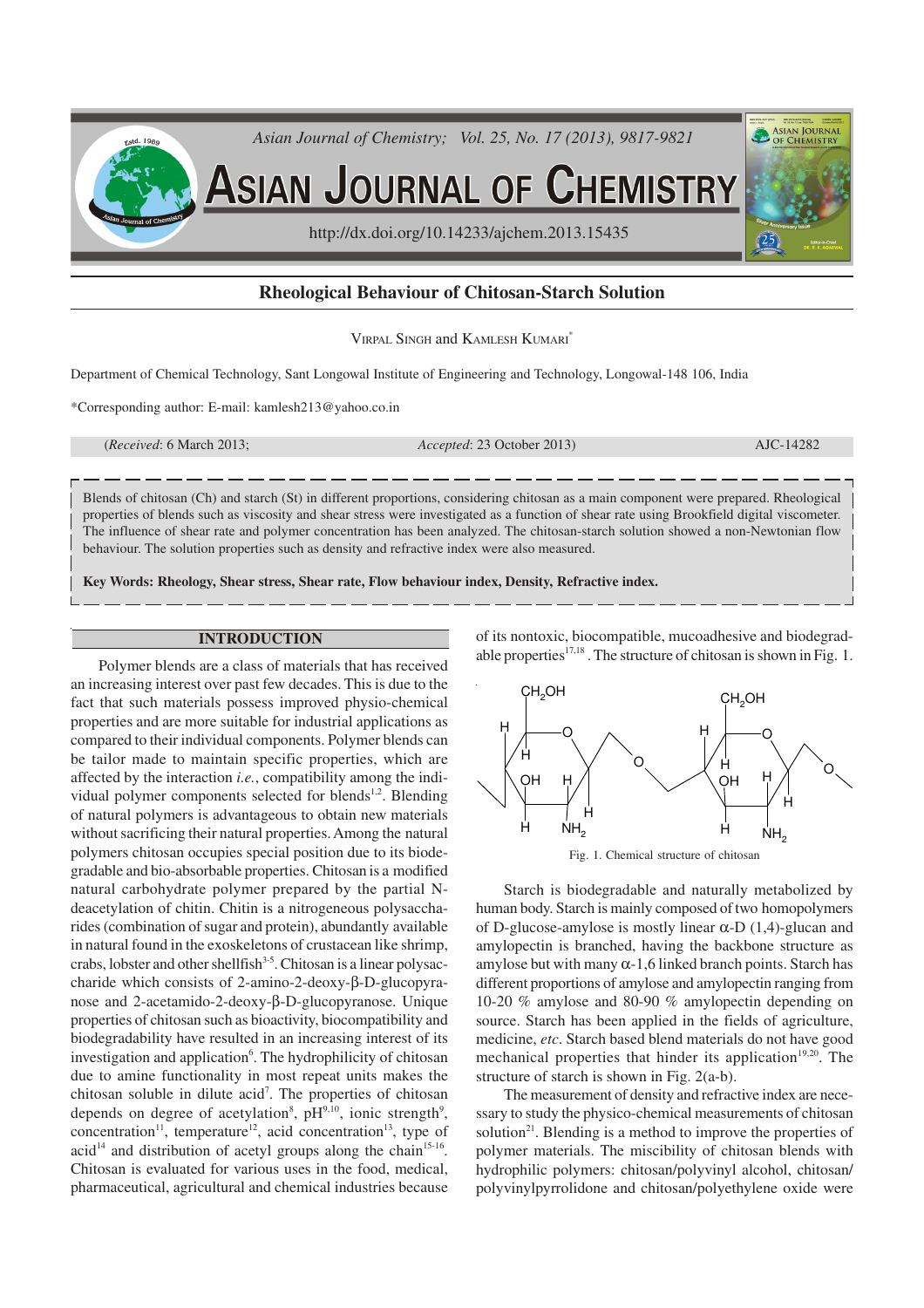

Fig. 2. (a) Linear and (b) branched structures of starch

studied $^{22}$ . Rheological data showed that rheograms of all the blends lie between those of pure components over the entire compositional range, indicating that the miscibility of the blends may occur.

The experiments with polymer blends are interesting, since in industry, with variation in concentration of the polymers, with different properties, a product with some desired characteristics can be obtained. Knowledge of modification of the viscosity values produced by the utilization of polymer blends is important because of the effect that it has on the operational cost of several stages of the industrial process. It is important to know the physicochemical properties of chitosan-starch solutions as both polymers find their applications in various fields like drug delivery, wound healing, dressing materials *etc*. The rheological properties of solution can be adequately described by Brookfield viscometer and power law parameters (consistency coefficient and flow behaviour index). In this work, the change in behaviour of blended solution is studied when different concentrations of chitosan are added with respect to starch. To fit experimental data, power law model is used. This model is chosen for its simplicity and the good fit to the experimental data.

## **EXPERIMENTAL**

Chitosan low viscous (loss on drying < 10 % ash, Insoluble matter  $> 1\%$ , viscosity  $< 200$  m Pa s) was supplied by Fluka Bio Chemica (Germany) and corn starch procured from Himedia (India). Acetic acid (99.5 %) was purchased from Merck (Germany). For the preparation of solutions double distilled water was used to prepare all solutions.

**Method:** Chitosan has higher molecular weight as compared to starch and both polymers can not be dissolved in a common solvent due their different chemical natures. Therefore both the polymers were dissolved separately in different solvents and mixed together afterwards. Four different solutions (1-4 %) of acetic acid in water are prepared. The solution of chitosan is prepared by dissolving a known amount of chitosan in 20 mL of aqueous acetic acid  $(1, 2, 3 \text{ and } 4 \%)$  solution at room temperature (25 ºC), while stirring for three hours. To

prepare a solution of starch a known quantity of starch is dissolved in 20 mL ultrapure water from Millipore synergy water system at 95 ºC heating with stirring till 20 min followed by cooling. Afterwards, both solutions of chitosan and starch are mixed together while stirring to produce a uniform blended solution and kept for 24 h which resulted in a bubble free and clear solution. Table-1 shows the composition for all the solutions prepared in this study. The range of concentration of both the polymers selected so as to produce compatible blends. It is observed that chitosan-starch polysaccharides are not compatible for viscosity measurement when starch concentration is more than 60 % by weight.

| TABLE-1                            |                   |                 |            |  |  |  |
|------------------------------------|-------------------|-----------------|------------|--|--|--|
| <b>COMPOSITION OF CHITOSAN AND</b> |                   |                 |            |  |  |  |
| <b>STARCH BLENDED SOLUTION</b>     |                   |                 |            |  |  |  |
|                                    | Chitosan solution | Starch solution |            |  |  |  |
| Ch(g)                              | $AA^*(mL)$        | St(g)           | Water (mL) |  |  |  |
| 0.4                                | 20                | 0.6             | 20         |  |  |  |
| 0.5                                | 20                | 0.5             | 20         |  |  |  |
| 0.6                                | 20                | 0.4             | 20         |  |  |  |
| 0.7                                | 20                | 0.3             | 20         |  |  |  |
| 0.8                                | 20                | 0.2             | 20         |  |  |  |
| 0.9                                | 20                | 0.1             | 20         |  |  |  |

\*Percentage of acetic acid was varied from 1-4 %.

Viscosity is a measure of fluid's resistance to flow. Viscosities of pure chitosan and pure starch, chitosan-starch blends with different ratios were determined using Brookfield digital viscometer modal DV-E version 1.00. The principle of operation of the DV-E is to drive a spindle (which is immersed in test fluid) through a calibrated spring. The viscous drag of the fluid is measured by spring deflection. The viscometer was calibrated using viscosity standard fluid and accuracy was ± 1 %. The viscosity and torque values are reported in centipoises (cp) and dyne cm, respectively. The speed of spindle is fixed at 30, 50, 60,100 rpm and spindle number (1, 2, 3, 4, 5, 6 and 7) are fixed according to viscosity of the solutions. The spindle number 1 is for very low viscous solution and spindle number 7 is for highly viscous solution.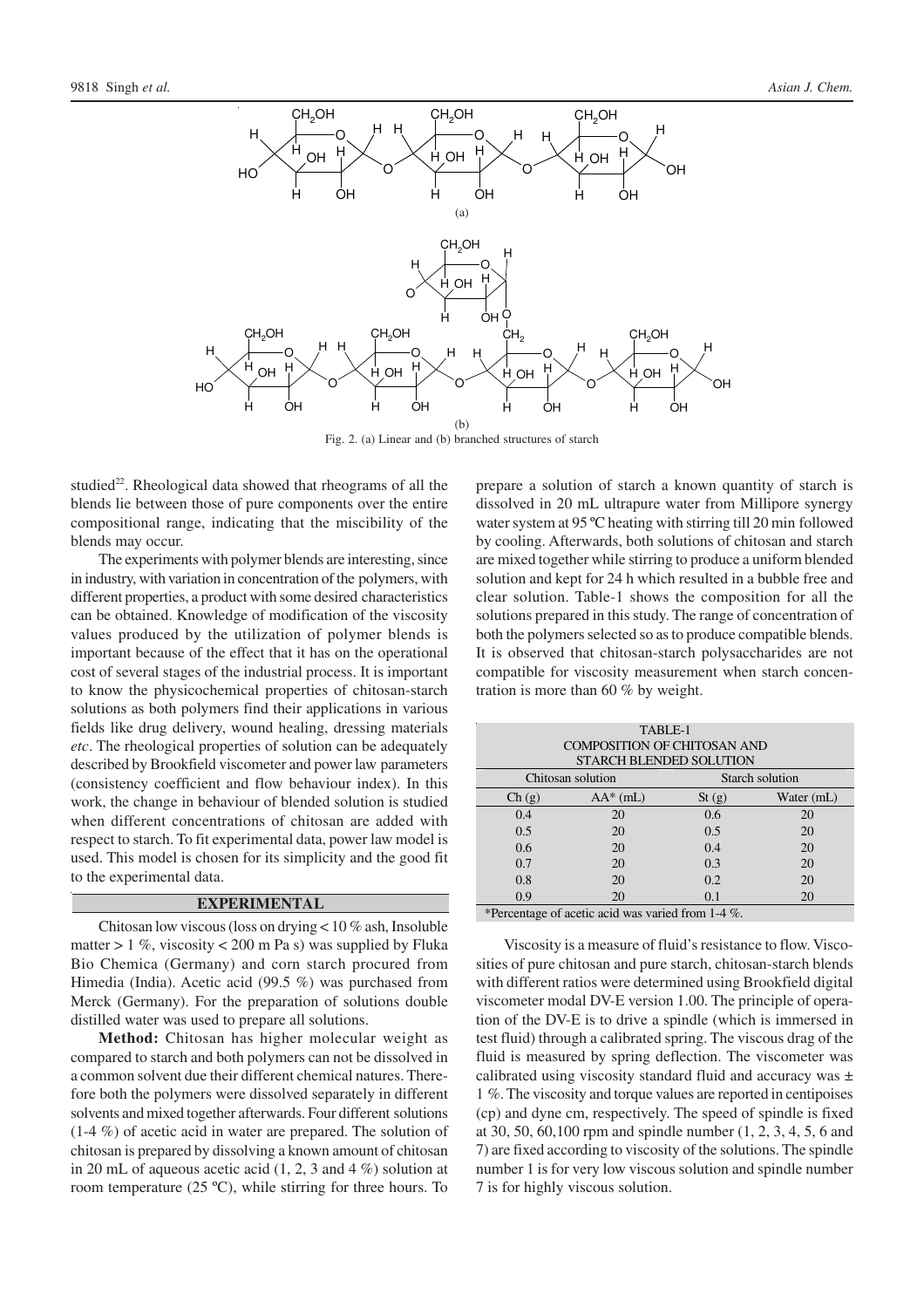| TABLE-2                    |     |                          |             |             |             |  |  |  |
|----------------------------|-----|--------------------------|-------------|-------------|-------------|--|--|--|
| FLOW BEHAVIOUR INDEX (n)   |     |                          |             |             |             |  |  |  |
| FOR DIFFERENT COMPOSITIONS |     |                          |             |             |             |  |  |  |
| Ch                         | St  | Flow behaviour index (n) |             |             |             |  |  |  |
| (g)                        | (g) | $1\%$ of AA              | $2\%$ of AA | $3\%$ of AA | $4\%$ of AA |  |  |  |
| 0.4                        | 0.6 | 0.933                    | 0.595       | 0.88        | 0.551       |  |  |  |
| 0.5                        | 0.5 | 0.896                    | 0.521       | 0.724       | 0.742       |  |  |  |
| 0.6                        | 0.4 | 0.773                    | 0.588       | 0.728       | 0.762       |  |  |  |
| 0.7                        | 0.3 | 0.748                    | 0.742       | 0.637       | 0.599       |  |  |  |
| 0.8                        | 0.2 | 0.712                    | 0.764       | 0.641       |             |  |  |  |
| 0.9                        | 0.1 | 0.676                    | 0.701       |             |             |  |  |  |

| TABLE-3<br><b>CONSISTENCY COEFFICIENT FOR</b> |                                                                            |             |                         |       |             |  |  |  |
|-----------------------------------------------|----------------------------------------------------------------------------|-------------|-------------------------|-------|-------------|--|--|--|
| $\mathsf{Ch}$                                 | DIFFERENT COMPOSITIONS<br>$log$ (consistency coefficient) = $log(K)$<br>St |             |                         |       |             |  |  |  |
| (g)                                           | (g)                                                                        | $1\%$ of AA | $2\%$ of AA $3\%$ of AA |       | $4\%$ of AA |  |  |  |
| 0.4                                           | 0.6                                                                        | $-0.084$    | 0.511                   | 0.357 | 0.681       |  |  |  |
| 0.5                                           | 0.5                                                                        | 0.616       | 0.847                   | 0.657 | 0.619       |  |  |  |
| $0.6^{\circ}$                                 | 0.4                                                                        | 0.804       | 1.721                   | 0.885 | 0.912       |  |  |  |
| 0.7                                           | 0.3                                                                        | 1.069       | 1.199                   | 1.263 | 1.768       |  |  |  |
| 0.8                                           | 0.2                                                                        | 1.1111      | 1.2180                  | 1.445 |             |  |  |  |
| 0.9                                           | 0.1                                                                        | 1.2920      | 1.5910                  |       |             |  |  |  |

Density is measured with the help of pychnometer having a bulb volume of 10 cm<sup>3</sup> and a capillary bore with an internal diameter of 1 mm. The pycnometer was filled to specific volume with accuracy followed by the measurement of mass of solution.

The measurement of refractive index of 1 g polymeric sample was done by Abbes refractometer. Refractive index for sodium D-line is measured to an uncertainty of 0.0001 with thermostatically controlled refractometer. The scale is adjusted so that the boundary between light and dark coincides with the center of the cross hairs. The refractive index on the top scale in the lower part of the viewer was read and recorded of each solution.

# **RESULTS AND DISCUSSION**

**Measurement of viscosity:** The viscosity is a very important physicochemical parameter in polymer processing. Viscosity of various compositions of blended solution was measured by Brookfield viscometer. The variations in viscosity with concentration of chitosan in blends are plotted in Figs. 3-6. Chitosan solution wa prepared in different concentrations of acetic acid (1-4 %) and variation in viscosity with concentration of blended solution (with 1 % acetic acid) is presented in Fig. 3. It is observed that the viscosity of solution increases with increasing concentration of chitosan in blended solutionb. Chitosan has higher molecular weight as compared to starch and increase in concentration chitosan leads to increase in viscosity of blend. It is known that as the concentration of polymer increases the chains of polymer become more entangled and higher shear force is required in order to flow the solution. Further, it is observed that as the speed of rotation (rpm) of spindle increases from 30 to 100 the viscosity of solution decreases from  $10.5 \times 10^{-3}$  cp to  $7.8 \times 10^{-3}$  cp for 80 % concentration of chitosan in blended solution (in 1 % acetic acid). This is due to the fact that the extent of entanglement decreases with the application of shear force and thus decrease in viscosity occurs. Similar results were observed for blends



Fig. 3. 1 % acetic acid (viscosity *versus* chitosan (g)/starch (g)) and spindle speed 100 rpm, 60 rpm, 50 rpm, 30 rpm at 25 ºC



Fig. 4. 2 % acetic acid (viscosity *versus* chitosan (g)/starch (g)) and spindle speed 100 rpm, 60 rpm, 50 rpm, 30 rpm at 25 ºC



Fig. 5. 3 % acetic acid (viscosity *versus* chitosan (g)/starch (g)) and spindle speed 100 rpm, 60 rpm, 50 rpm, 30 rpm at 25 ºC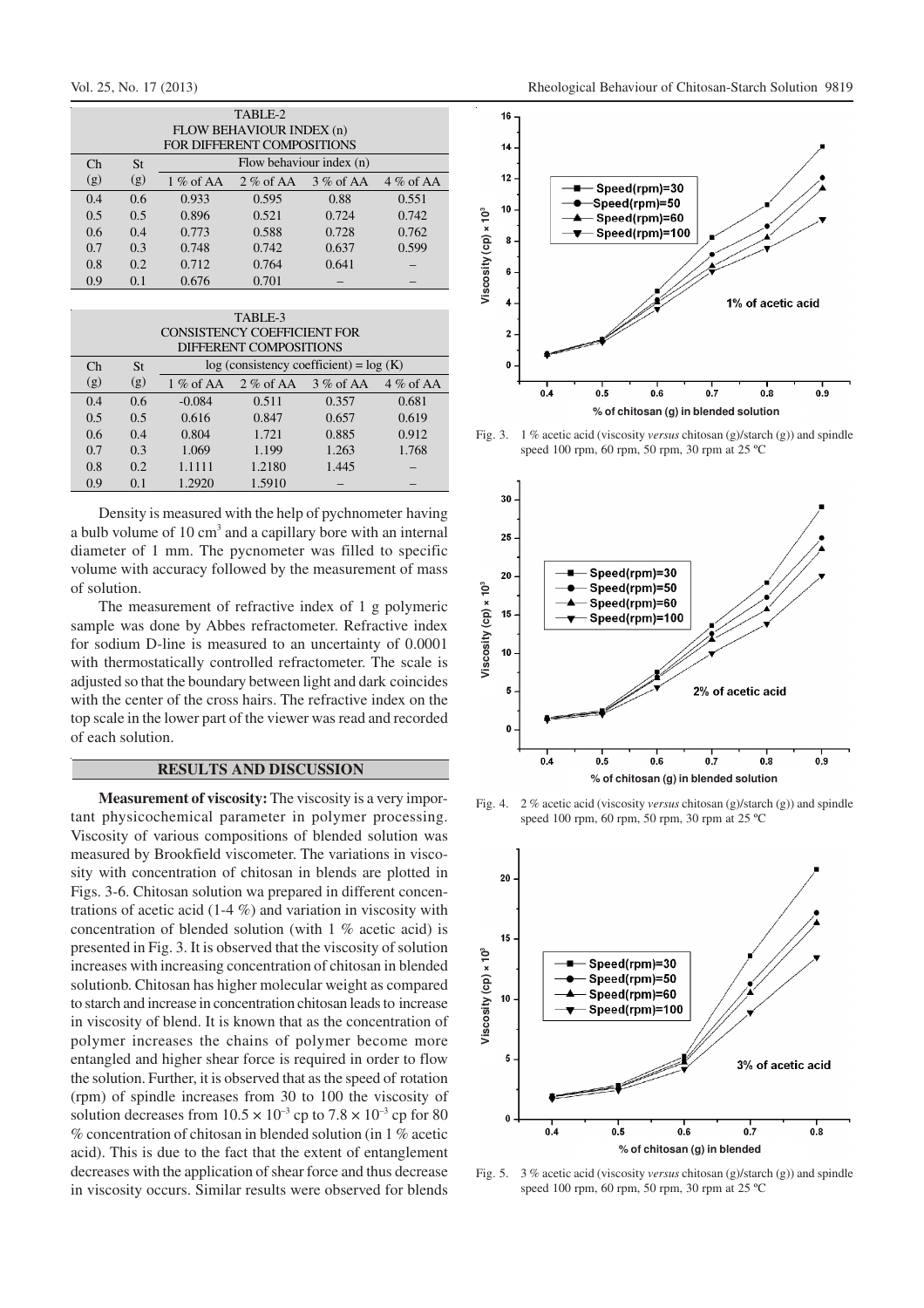

Fig. 6. 4 % acetic acid (viscosity *versus* chitosan (g)/starch (g)) and spindle speed 100 rpm, 60 rpm, 50 rpm, 30 rpm at 25 ºC

prepared in 2, 3 and 4 % acetic acid solution as shown in Figs. 4-6. It is further observed that as the concentration of acetic acid increases the viscosity of solution increases tremendously and it becomes very difficult to measure viscosity of solution having concentration more than 70 % in case of solution prepared in 4 % acetic acid show negligible variation in viscosity for chitosan concentration up to 50 % and a slight increase in viscosity is observed as the concentration of chitosan rises to 60 %. With further increase in concentration of chitosan to 70 % the viscosity of solution increases rapidly. Therefore, simultaneous increase in concentration of chitosan and acetic acid results into a very viscous blend of which viscosity measurement with Brookfield viscometer becomes infeasible.

**Steady shear viscosity:** It is observed that the flow and viscosity curves are straight lines indicating that the Ostwaldde Wale equation (Power law model) can be applied. In order to describe the steady-shear rheological properties of samples; the data was fitted to the well known Power law model.

## $\sigma = Ky^n$

where  $\sigma$  = shear stress (Pa); K = consistency coefficient (Pa  $S<sup>n</sup>$ ); y = shear rate (S<sup>-1</sup>); n = flow behaviour index.

$$
\eta=\frac{\sigma}{y}
$$

In applying the Mitschka method, the flow behaviour index is found form the slope of the logarithm of shear stress verses logarithm of rotational speed plot<sup>23</sup>.

$$
n = \frac{d(\log_{10} \sigma)}{d(\log_{10} N)}
$$

where  $\sigma$  = shear stress, Pa, N = rotational speed rpm and  $\eta$  is apparent viscosity in centipoises.

The flow behaviour index (n) and consistency coefficient are obtained by plotting graphs between log (shear stress) *versus* log (shear rate) for different solutions. According to Fig. 7, calculated value of n of 2 % acetic acid (chitosan/starch as 0.4/0.6) and 4 % acetic acid (chitosan/starch as  $0.4/0.6$ ) are found to be 0.595, 0.551, respectively. These values of n



Fig. 7. Logarithm of spindle speed (N) *versus* logarithm of shear stress

indicated that the both solutions are highly pseudo plastic in nature to assign deviation from Newtonian behaviour due the presence of entanglements. However, solution of 1 % acetic acid (chitosan/starch) approaches nearly Newtonian behaviour  $(n = 0.933)$ . It is observed that all the blend compositions exhibit non-Newtonian behaviour with increasing chitosan concentration.

**Measurement of density:** The pycnometer is an instrument used for measuring fluid density and operation of pycnometer is based on the Archimedes's principle. Only limitation in this measurement is that the viscosity of highly viscous solution cannot be measured by pycnometer. Fig. 8 shows the relationship between the density and concentration of chitosan/starch blended solution at  $25 \pm 1$  °C. Almost a linear relationship is observed between density and concentration of chitosan in chitosan/starch blend prepared in 1% acetic acid solution. A slight change in pattern of variation of viscosity is observed and the slope of linearity increases as the concentration of acetic acid in the blended solution increases from 2-4 %. This variation in density is small for lower concentration of chitosan (*i.e.* 10 %) as compared to higher concentration of chitosan (*i.e.* 60 %).



Fig. 8. Variation of density with chitosan concentration at 25 ºC

**Measurement of refractive index:** Variation of refractive index with solution concentration is shown in Fig. 9. A linear relationhip was observed between refractive index and